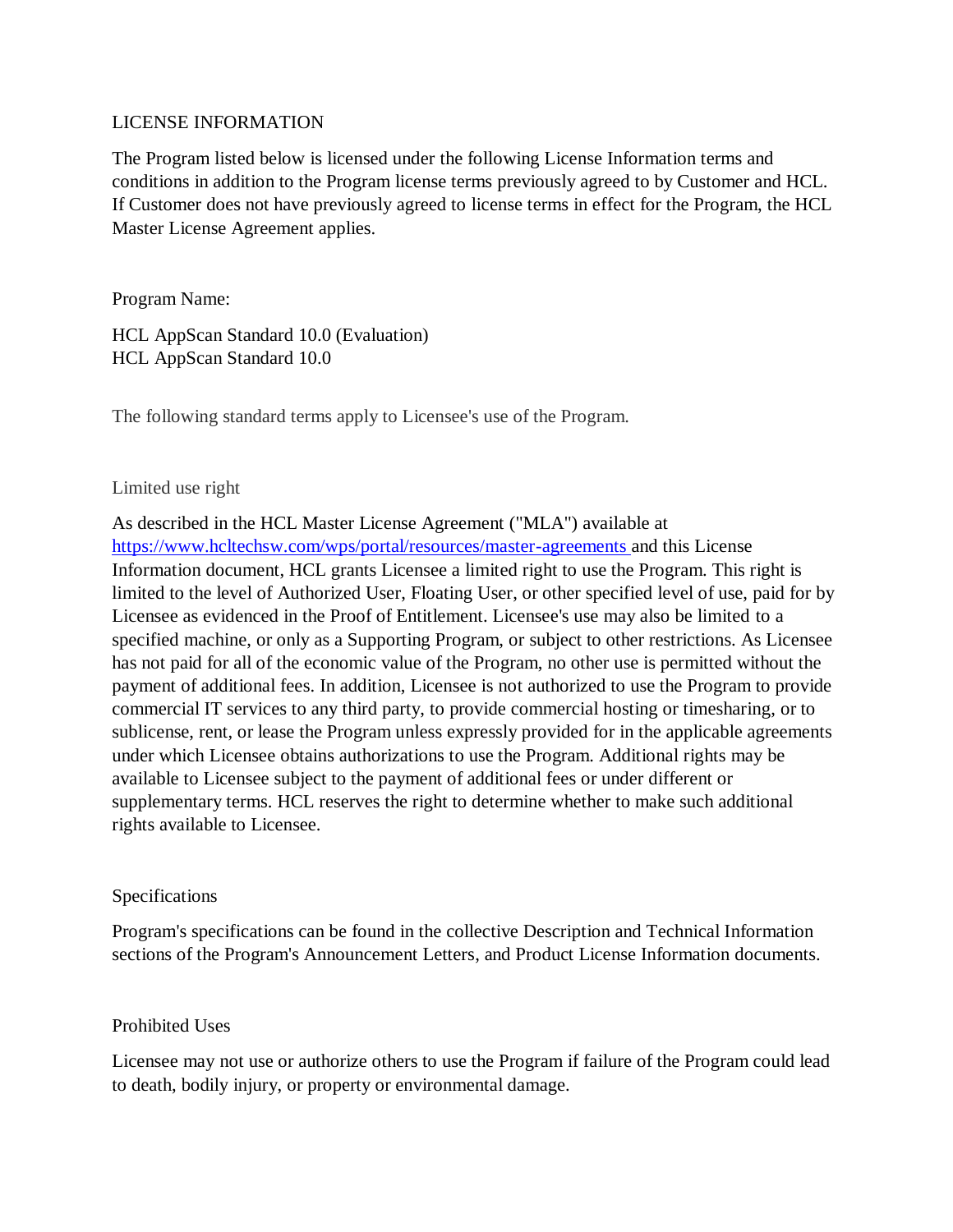#### EVALUATION:

If Licensee is obtaining the Program for the purpose of evaluation, testing, trial "try or buy," or demonstration (collectively, an "Evaluation"), Licensee must accept the HCL Trial and Demonstration Agreement (the "Evaluation License"), without modification and the Evaluation License will apply solely during the term of Licensee's Evaluation as set forth therein.

The MLA will automatically apply if Licensee elects to retain the Program after the Evaluation (or obtain additional copies of the Program for use after the Evaluation). During the term of the Evaluation, the Evaluation License and the MLA are not in effect concurrently; neither modifies the other; and each is independent of the other.

### Supporting Programs

The Program is licensed as a multi-product package and includes the Supporting Programs identified below. Licensee is authorized to install and use such Supporting Programs only to support Licensee's use of the Principal Program under this Agreement and within the limits of the Proofs of Entitlement for the Program (unless broader rights are provided elsewhere in this License Information document). The phrase "to support Licensee's use" would include only those uses that are necessary or otherwise directly related to a licensed use of the Principal Program or another Supporting Program. The Supporting Programs may not be used for any other purpose. Licensee is not authorized to transfer or remarket the Supporting Programs separate from the Principal Program. A Supporting Program may be accompanied by license terms, and those terms, if any, apply to Licensee's use of that Supporting Program. In the event of conflict, the terms in this License Information document supersede the Supporting Program's terms. When Licensee's right to use the Program expires or terminates, Licensee must discontinue use, destroy or promptly return all copies of the Supporting Programs to the party from whom Licensee acquired the Program. If Licensee downloaded the Supporting Programs, Licensee should contact the party from whom Licensee acquired the Program. If Licensee wishes to license the Supporting Programs for any use beyond the limits set forth above, please contact an HCL Sales Representative or the party from whom Licensee acquired the Program to obtain the appropriate license.

The following are Supporting Programs licensed with the Program:

IBM Rational License Key Server IBM Generic Service Client

**Privacy** 

Licensee acknowledges and agrees that HCL may use cookie and tracking technologies to collect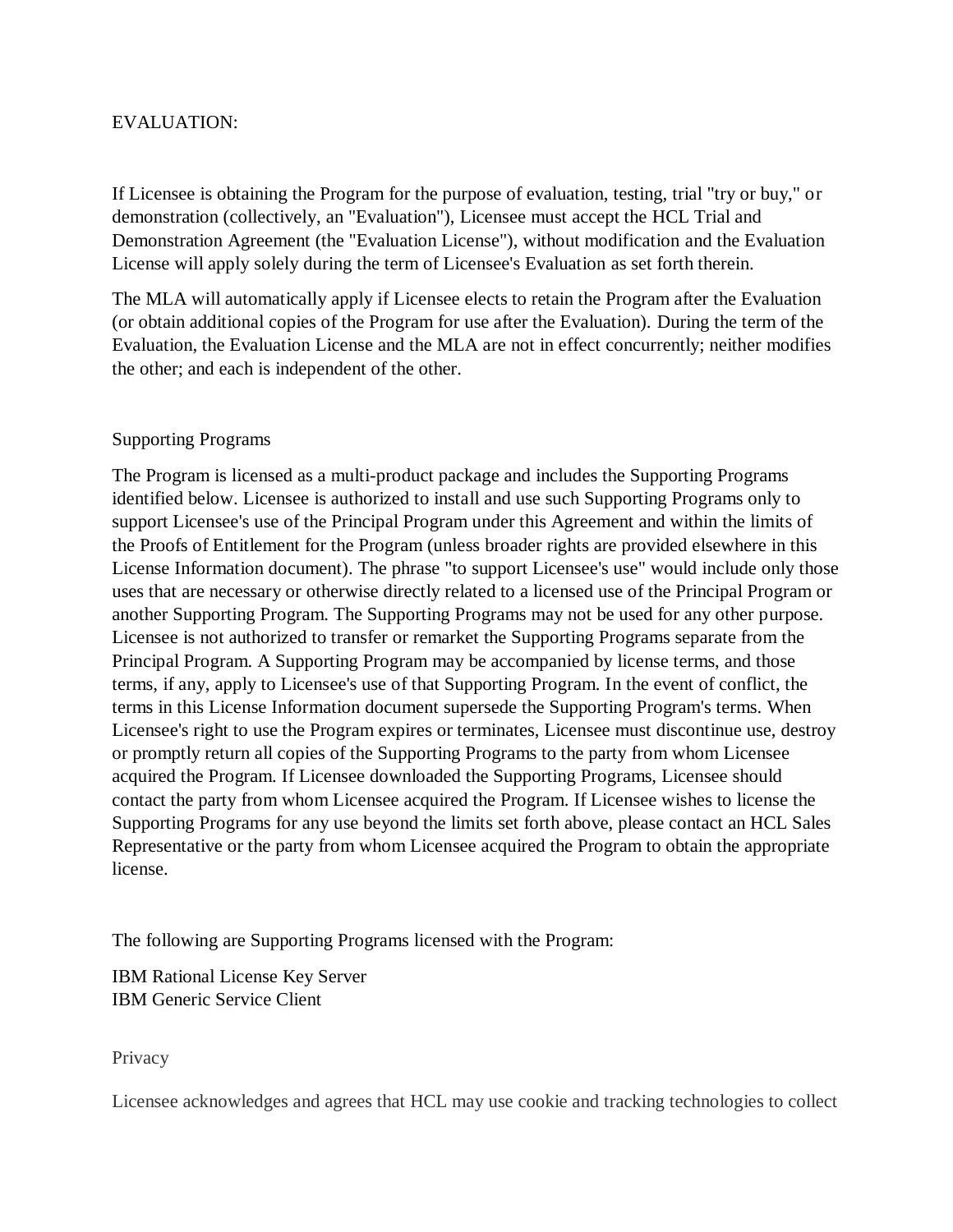personal information in gathering product usage statistics and information designed to help improve user experience and/or to tailor interactions with users in accordance with the HCL Privacy Statement, available at [https://www.hcltechsw.com/wps/portal/resources/master-agreements.](https://www.hcltechsw.com/wps/portal/resources/master-agreements)

#### Source Components and Sample Materials

The Program may include some components in source code form ("Source Components") and other materials identified as Sample Materials. Licensee may copy and modify Source Components and Sample Materials for internal use only provided such use is within the limits of the license rights under this Agreement, provided however that Licensee may not alter or delete any copyright information or notices contained in the Source Components or Sample Materials. HCL provides the Source Components and Sample Materials without obligation of support and "AS IS", WITH NO WARRANTY OF ANY KIND, EITHER EXPRESS OR IMPLIED, INCLUDING THE WARRANTY OF TITLE, NON-INFRINGEMENT OR NON-INTERFERENCE AND THE IMPLIED WARRANTIES AND CONDITIONS OF MERCHANTABILITY AND FITNESS FOR A PARTICULAR PURPOSE.

#### Program Keys

For Programs which require keys to operate, Licensee may not have more keys to the Program in Licensee's Enterprise than Licensee has entitlements.

#### Technology Preview Code

Technology Preview Code (TPC) may be included or distributed with the Program or updates to it but are not part of the Program. TPC is licensed under the same terms as the Program, except as provided below. TPC will be identified as such in the Notices File (or in an updated Notices File accompanying the updates). Some or all of the TPC may not be made generally available by HCL as or in a product. Licensee is permitted to use TPC only for internal use for evaluation purposes. REGARDLESS OF OTHER STATEMENTS MADE AT OR BEFORE THE TIME OF PURCHASE, IT IS LICENSEE'S RESPONSIBILITY TO DETERMINE IF THE PROGRAM IS APPROPRIATE OR SAFE FOR LICENSEE'S WEBSITE, WEB APPLICATION OR TECHNICAL ENVIRONMENT. LICENSEE ACKNOWLEDGES AND ACCEPTS ALL RISKS ASSOCIATED WITH THE USE OF THE PROGRAM. The Notices File or Proof of Concept (PoC) agreement may limit this evaluation use to an evaluation period. If so, at the end of such evaluation period Licensee must cease using and uninstall the TPC. HCL provides the TPC without obligation of support and "AS IS," WITHOUT WARRANTY OF ANY KIND, EITHER EXPRESS OR IMPLIED, INCLUDING, WITHOUT LIMITATION, THE WARRANTY OF TITLE, NON-INFRINGEMENT OR NON-INTERFERENCE AND ANY IMPLIED WARRANTIES AND CONDITIONS OF MERCHANTABILITY AND FITNESS FOR A PARTICULAR PURPOSE.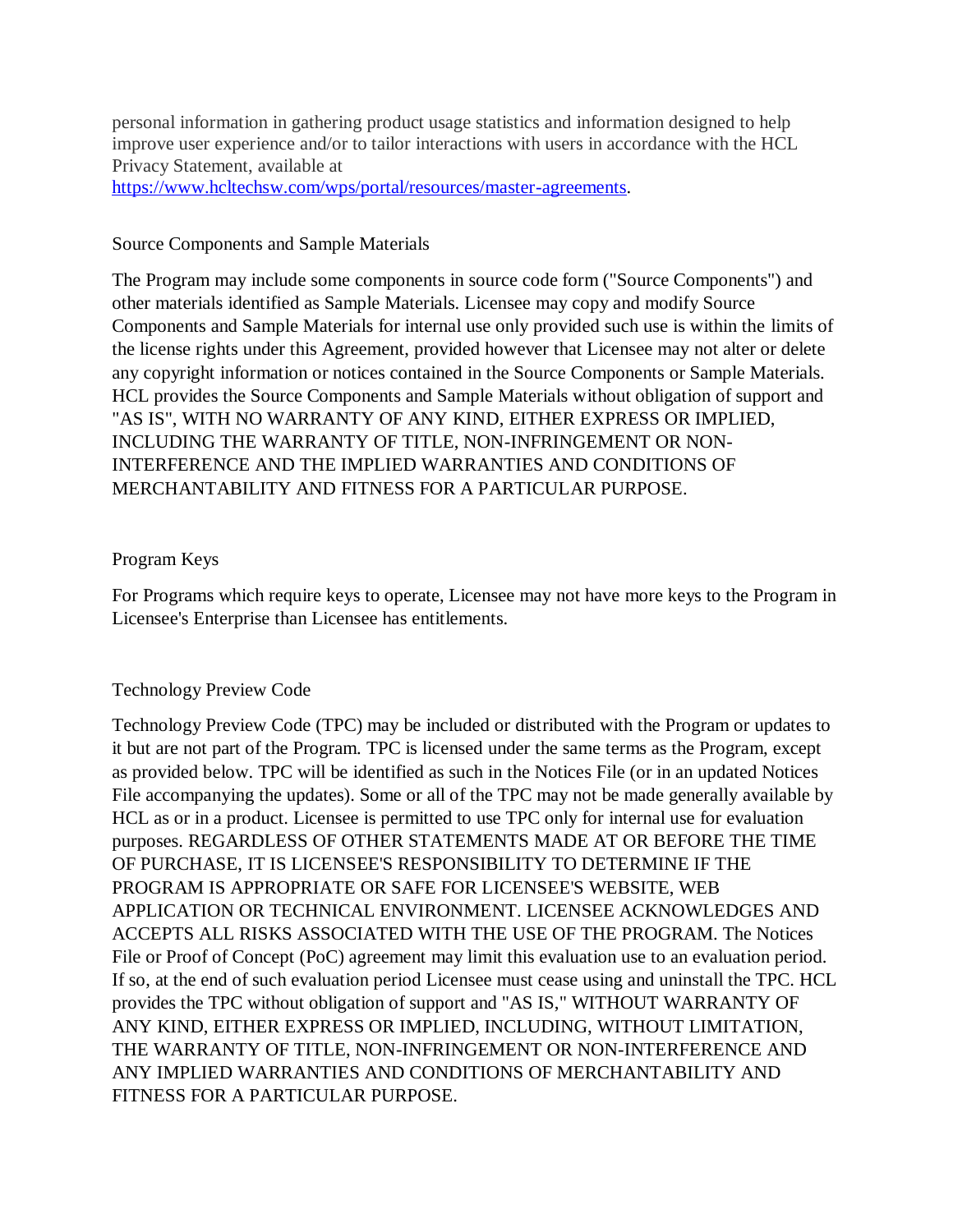Licensee may not transfer TPC to another party except as a transfer accompanying the Program. TPC may contain a disabling device that will prevent it from being used after the evaluation period ends. Licensee will not tamper with this disabling device or the TPC. Licensee should take precautions to avoid any loss of data that might result when the TPC can no longer be used.

#### Multi Product Bundles

The Program may be licensed as part of a multi-program offering (for example, a "suite" or "bundle"). If Licensee acquires the Program as part of such a multi-program offering, the entitlement is for the whole offering as a unit and does not provide separate entitlements or usage rights for the individual programs included in the multi-program offering. For example, for a multi-program offering licensed by user, different users may not use the individual programs of the multi-program offering.

The Program performs invasive and non-invasive tests on the website and web application Licensee chooses to scan, which testing entails certain risks, including without limitation the following:

a. Licensee's computer systems may hang or crash, resulting in temporary system unavailability or loss of data;

b. the performance and throughput of Licensee's systems, as well as the performance and throughput of associated routers and firewalls, may be temporarily degraded during testing;

c. excessive amounts of log messages may be generated, resulting in excessive log file disk space consumption;

d. data may be changed or deleted as a result of probing vulnerabilities;

e. alarms may be triggered by intrusion detection systems;

f. emails may be triggered by the email function of the web application being tested;

g. the Program may intercept the traffic of the monitored network for the purpose of looking for events.

HCL MAKES NO REPRESENTATION OR WARRANTY AS TO THE FITNESS OF THE PROGRAM FOR LICENSEE'S PARTICULAR WEBSITE, WEB APPLICATION OR TECHNICAL ENVIRONMENT. REGARDLESS OF OTHER STATEMENTS MADE AT OR BEFORE THE TIME OF PURCHASE, IT IS LICENSEE'S RESPONSIBILITY TO DETERMINE IF THE PROGRAM IS APPROPRIATE OR SAFE FOR LICENSEE'S WEBSITE, WEB APPLICATION OR TECHNICAL ENVIRONMENT. LICENSEE ACKNOWLEDGES AND ACCEPTS ALL RISKS ASSOCIATED WITH THE USE OF THE PROGRAM.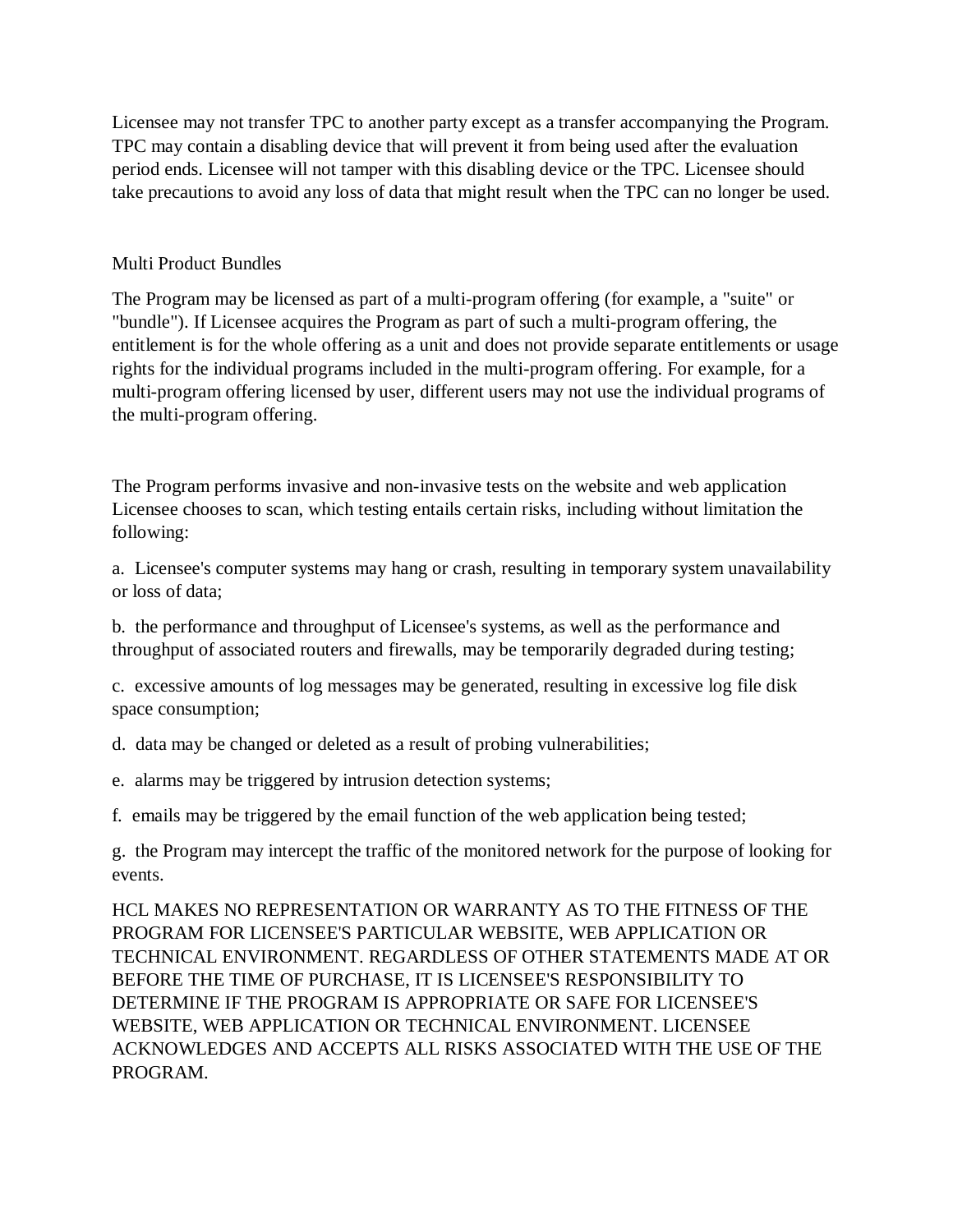The Program is designed to identify a variety of potential security and compliance issues in web applications and web services. It does not test all vulnerabilities or compliance risks, nor does it act as a barrier to security attacks. HCL does not represent or warrant that the Program will provide complete security vulnerability or compliance information or that Licensee's web application or web services are secure or compliant. Security threats, regulations and standards continually change, and the Program may not reflect all such changes. The security and compliance of Licensee's website, systems and employees, and any remedial actions, are Licensee's responsibility alone. It is solely within Licensee's discretion to use or not use any of the information provided by the Program. Accordingly, HCL will not be liable for any actions that Licensee takes or chooses not to take based on the Program.

Certain laws prohibit any unauthorized attempt to penetrate or access computer systems. LICENSEE REPRESENTS AND WARRANTS THAT LICENSEE SHALL NOT USE THE PROGRAM TO SCAN ANY WEBSITES AND/OR APPLICATIONS OTHER THAN WEBSITES AND/OR APPLICATIONS OWNED BY LICENSEE OR THOSE THAT LICENSEE HAS THE RIGHT AND AUTHORITY TO SCAN. LICENSEE WILL INDEMNIFY HCL IN FULL FOR LICENSEE'S FAILURE TO COMPLY WITH THE TERMS OF THIS LICENSE OR APPLICABLE LAWS.

#### PRODUCTION:

#### Supporting Programs

The Program is licensed as a multi-product package and includes the Supporting Programs identified below. Licensee is authorized to install and use such Supporting Programs only to support Licensee's use of the Principal Program under this Agreement and within the limits of the Proofs of Entitlement for the Program (unless broader rights are provided elsewhere in this License Information document). The phrase "to support Licensee's use" would include only those uses that are necessary or otherwise directly related to a licensed use of the Principal Program or another Supporting Program. The Supporting Programs may not be used for any other purpose. Licensee is not authorized to transfer or remarket the Supporting Programs separate from the Principal Program. A Supporting Program may be accompanied by license terms, and those terms, if any, apply to Licensee's use of that Supporting Program. In the event of conflict, the terms in this License Information document supersede the Supporting Program's terms. When Licensee's right to use the Program expires or terminates, Licensee must discontinue use, destroy or promptly return all copies of the Supporting Programs to the party from whom Licensee acquired the Program. If Licensee downloaded the Supporting Programs, Licensee should contact the party from whom Licensee acquired the Program. If Licensee wishes to license the Supporting Programs for any use beyond the limits set forth above, please contact an HCL Sales Representative or the party from whom Licensee acquired the Program to obtain the appropriate license.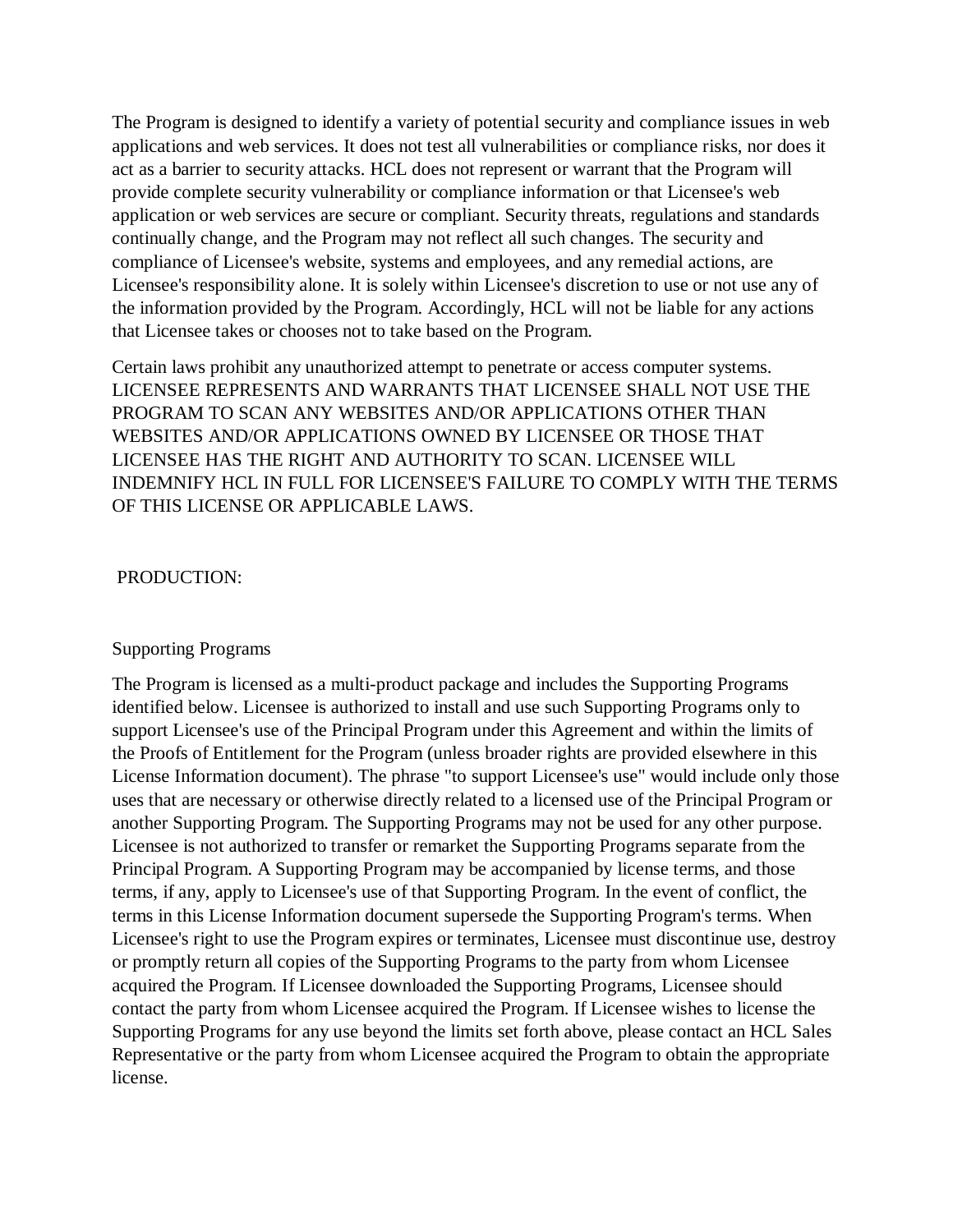The following are Supporting Programs licensed with the Program:

IBM Rational License Key Server IBM Generic Service Client

#### **Privacy**

Licensee acknowledges and agrees that HCL may use cookie and tracking technologies to collect personal information in gathering product usage statistics and information designed to help improve user experience and/or to tailor interactions with users in accordance with the HCL Privacy Statement, available at [https://www.hcltechsw.com/wps/portal/resources/master-agreements.](https://www.hcltechsw.com/wps/portal/resources/master-agreements)

# Source Components and Sample Materials

The Program may include some components in source code form ("Source Components") and other materials identified as Sample Materials. Licensee may copy and modify Source Components and Sample Materials for internal use only provided such use is within the limits of the license rights under this Agreement, provided however that Licensee may not alter or delete any copyright information or notices contained in the Source Components or Sample Materials. HCL provides the Source Components and Sample Materials without obligation of support and "AS IS", WITH NO WARRANTY OF ANY KIND, EITHER EXPRESS OR IMPLIED, INCLUDING THE WARRANTY OF TITLE, NON-INFRINGEMENT OR NON-INTERFERENCE AND THE IMPLIED WARRANTIES AND CONDITIONS OF MERCHANTABILITY AND FITNESS FOR A PARTICULAR PURPOSE.

## Program Keys

For Programs which require keys to operate, Licensee may not have more keys to the Program in Licensee's Enterprise than Licensee has entitlements.

## Technology Preview Code

Technology Preview Code (TPC) may be included or distributed with the Program or updates to it but are not part of the Program. TPC is licensed under the same terms as the Program, except as provided below. TPC will be identified as such in the Notices File (or in an updated Notices File accompanying the updates). Some or all of the TPC may not be made generally available by HCL as or in a product. Licensee is permitted to use TPC only for internal use for evaluation purposes. REGARDLESS OF OTHER STATEMENTS MADE AT OR BEFORE THE TIME OF PURCHASE, IT IS LICENSEE'S RESPONSIBILITY TO DETERMINE IF THE PROGRAM IS APPROPRIATE OR SAFE FOR LICENSEE'S WEBSITE, WEB APPLICATION OR TECHNICAL ENVIRONMENT. LICENSEE ACKNOWLEDGES AND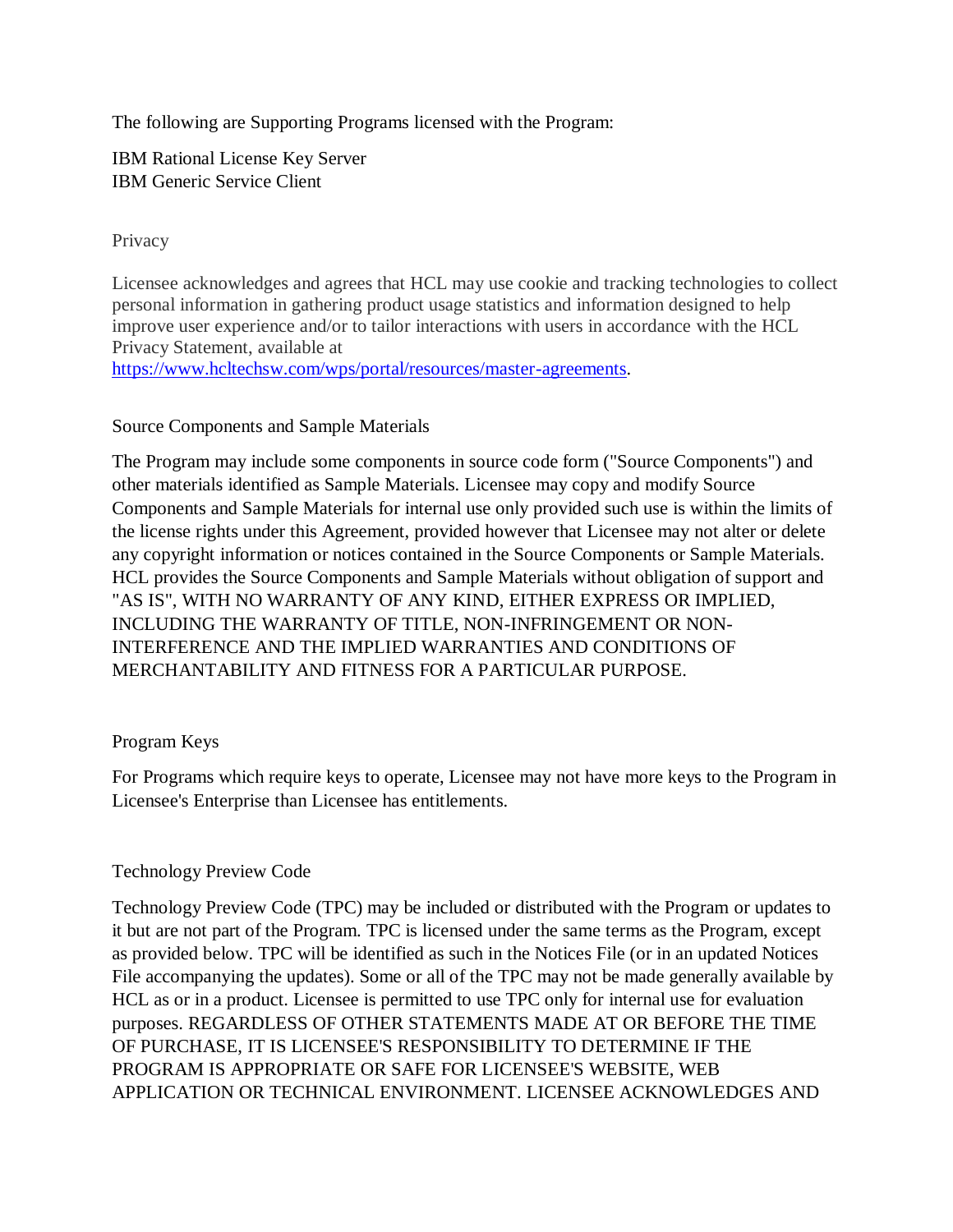ACCEPTS ALL RISKS ASSOCIATED WITH THE USE OF THE PROGRAM. The Notices File or Proof of Concept (PoC) agreement may limit this evaluation use to an evaluation period. If so, at the end of such evaluation period Licensee must cease using and uninstall the TPC. HCL provides the TPC without obligation of support and "AS IS," WITHOUT WARRANTY OF ANY KIND, EITHER EXPRESS OR IMPLIED, INCLUDING, WITHOUT LIMITATION, THE WARRANTY OF TITLE, NON-INFRINGEMENT OR NON-INTERFERENCE AND ANY IMPLIED WARRANTIES AND CONDITIONS OF MERCHANTABILITY AND FITNESS FOR A PARTICULAR PURPOSE.

Licensee may not transfer TPC to another party except as a transfer accompanying the Program. TPC may contain a disabling device that will prevent it from being used after the evaluation period ends. Licensee will not tamper with this disabling device or the TPC. Licensee should take precautions to avoid any loss of data that might result when the TPC can no longer be used.

### Program-unique Terms

### Configuration

AppScan Enterprise and AppScan on Cloud Licensee can use AppScan Standard as a configuration tool without an AppScan Standard license to define scan parameters for the purpose of running a scan in AppScan Enterprise or AppScan on Cloud.

#### Multi Product Bundles

The Program may be licensed as part of a multi-program offering (for example, a "suite" or "bundle"). If Licensee acquires the Program as part of such a multi-program offering, the entitlement is for the whole offering as a unit and does not provide separate entitlements or usage rights for the individual programs included in the multi-program offering. For example, for a multi-program offering licensed by user, different users may not use the individual programs of the multi-program offering.

The Program performs invasive and non-invasive tests on the website and web application Licensee chooses to scan, which testing entails certain risks, including without limitation the following:

a. Licensee's computer systems may hang or crash, resulting in temporary system unavailability or loss of data;

b. the performance and throughput of Licensee's systems, as well as the performance and throughput of associated routers and firewalls, may be temporarily degraded during testing;

c. excessive amounts of log messages may be generated, resulting in excessive log file disk space consumption;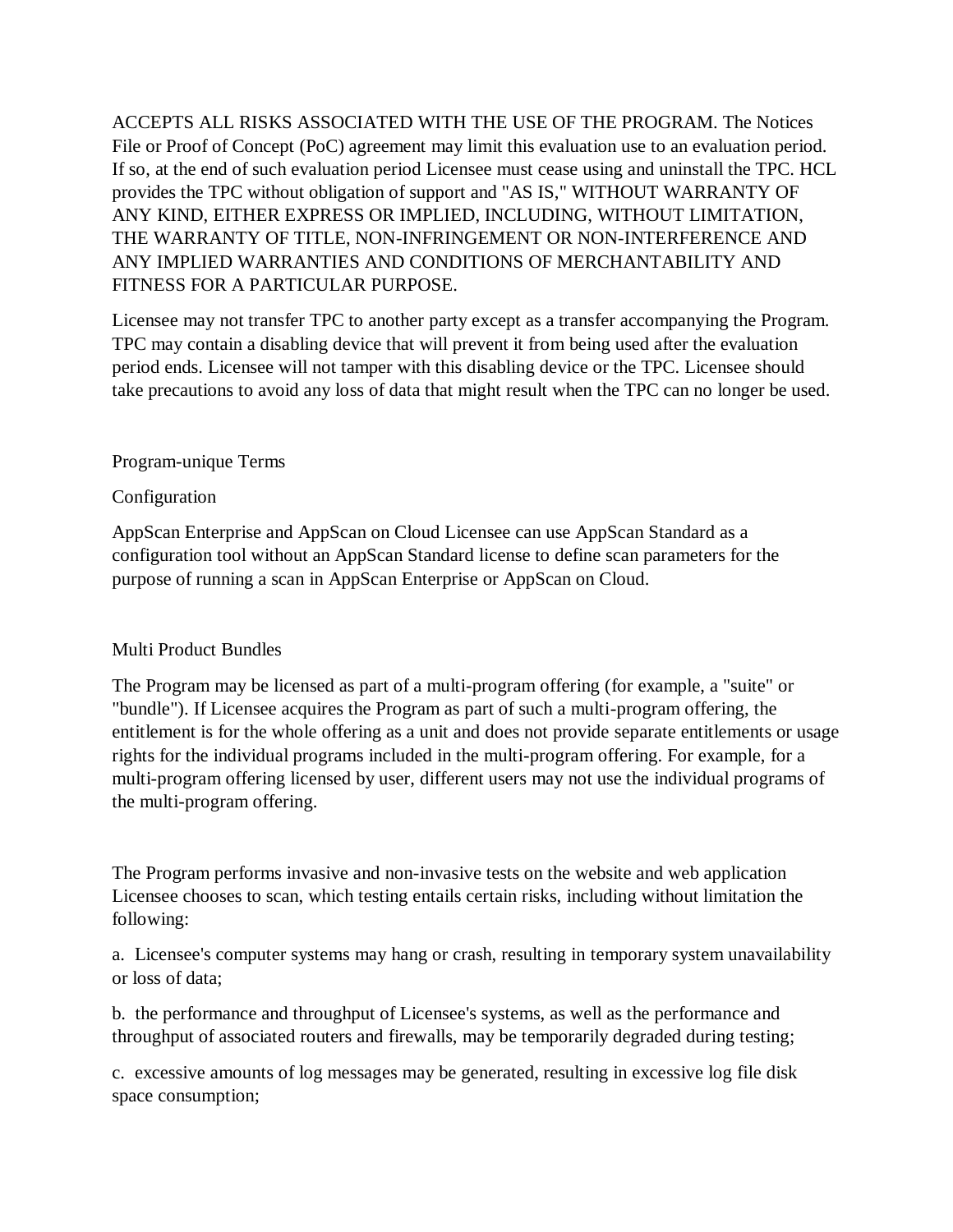d. data may be changed or deleted as a result of probing vulnerabilities;

e. alarms may be triggered by intrusion detection systems;

f. emails may be triggered by the email function of the web application being tested;

g. the Program may intercept the traffic of the monitored network for the purpose of looking for events.

HCL MAKES NO REPRESENTATION OR WARRANTY AS TO THE FITNESS OF THE PROGRAM FOR LICENSEE'S PARTICULAR WEBSITE, WEB APPLICATION OR TECHNICAL ENVIRONMENT. REGARDLESS OF OTHER STATEMENTS MADE AT OR BEFORE THE TIME OF PURCHASE, IT IS LICENSEE'S RESPONSIBILITY TO DETERMINE IF THE PROGRAM IS APPROPRIATE OR SAFE FOR LICENSEE'S WEBSITE, WEB APPLICATION OR TECHNICAL ENVIRONMENT. LICENSEE ACKNOWLEDGES AND ACCEPTS ALL RISKS ASSOCIATED WITH THE USE OF THE PROGRAM.

The Program is designed to identify a variety of potential security and compliance issues in web applications and web services. It does not test all vulnerabilities or compliance risks, nor does it act as a barrier to security attacks. HCL does not represent or warrant that the Program will provide complete security vulnerability or compliance information or that Licensee's web application or web services are secure or compliant. Security threats, regulations and standards continually change, and the Program may not reflect all such changes. The security and compliance of Licensee's website, systems and employees, and any remedial actions, are Licensee's responsibility alone. It is solely within Licensee's discretion to use or not use any of the information provided by the Program. Accordingly, HCL will not be liable for any actions that Licensee takes or chooses not to take based on the Program.

Certain laws prohibit any unauthorized attempt to penetrate or access computer systems. LICENSEE REPRESENTS AND WARRANTS THAT LICENSEE SHALL NOT USE THE PROGRAM TO SCAN ANY WEBSITES AND/OR APPLICATIONS OTHER THAN WEBSITES AND/OR APPLICATIONS OWNED BY LICENSEE OR THOSE THAT LICENSEE HAS THE RIGHT AND AUTHORITY TO SCAN. LICENSEE WILL INDEMNIFY HCL IN FULL FOR LICENSEE'S FAILURE TO COMPLY WITH THE TERMS OF THIS LICENSE OR APPLICABLE LAWS.

## Authorized User Single Install

Authorized User Single Install is a unit of measure by which the Program can be licensed. An Authorized User is a unique person who is given access to the Program.

An Install is an installed copy of the Program on a physical or virtual machine made available to be executed on a computer.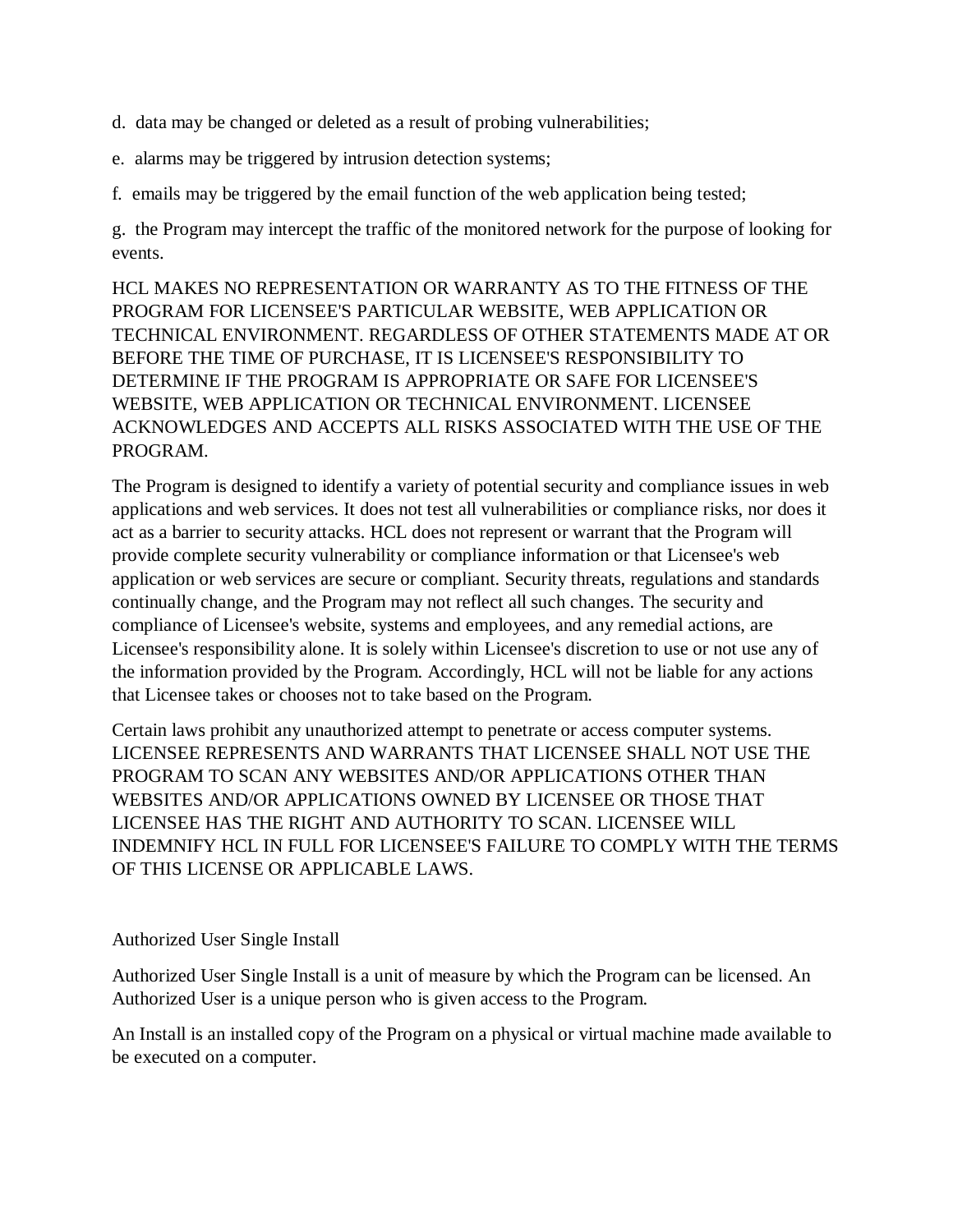The Program may be installed on any number of computers or servers, but each Install can only be accessed by one (1) Authorized User.

Licensee must obtain separate, dedicated entitlements for each Authorized User given access to an Install of the Program in any manner directly or indirectly (for example: via remote access to a central machine) through any means. One (1) Authorized User license will serve only one (1) running instance of the Program.

An entitlement for an Authorized User is unique to that Authorized User and may not be shared, nor may it be reassigned other than for the permanent transfer of the Authorized User entitlement to another person.

## Floating User Single Install

Floating User Single Install is a unit of measure by which the Program can be licensed. A Floating User is a person who is accessing the Program at any particular point in time.

An Install is an installed copy of the Program on a physical or virtual machine made available to be executed on a computer.

The Program may be installed on any number of computers or servers, but if the Floating User simultaneously accesses more than one (1) Install of the Program, the Floating User requires a separate entitlement for each such Install.

Licensee must obtain separate entitlements for each Floating User simultaneously accessing the Program on each Install in any manner directly or indirectly (for example: via running more than one instance of the Program) through any means.

## Install

Install is a unit of measure by which the Program can be licensed. An Install is an installed copy of the Program on a physical or virtual machine made available to be executed on a computer. Licensee must obtain an entitlement for each Install of the Program.

## Entitlement Requirements

Customer must have the adequate volume of User Entitlements for the use of the Program as set forth in the Customer and HCL licensing contract.

Entitlement to the program is provided through two models:

1 - Fixed Term Licenses – HCL will license the Program for a fixed term. Licensee's entitlement is terminated at the end of the fixed term, unless Licensee and HCL agree to renew it.